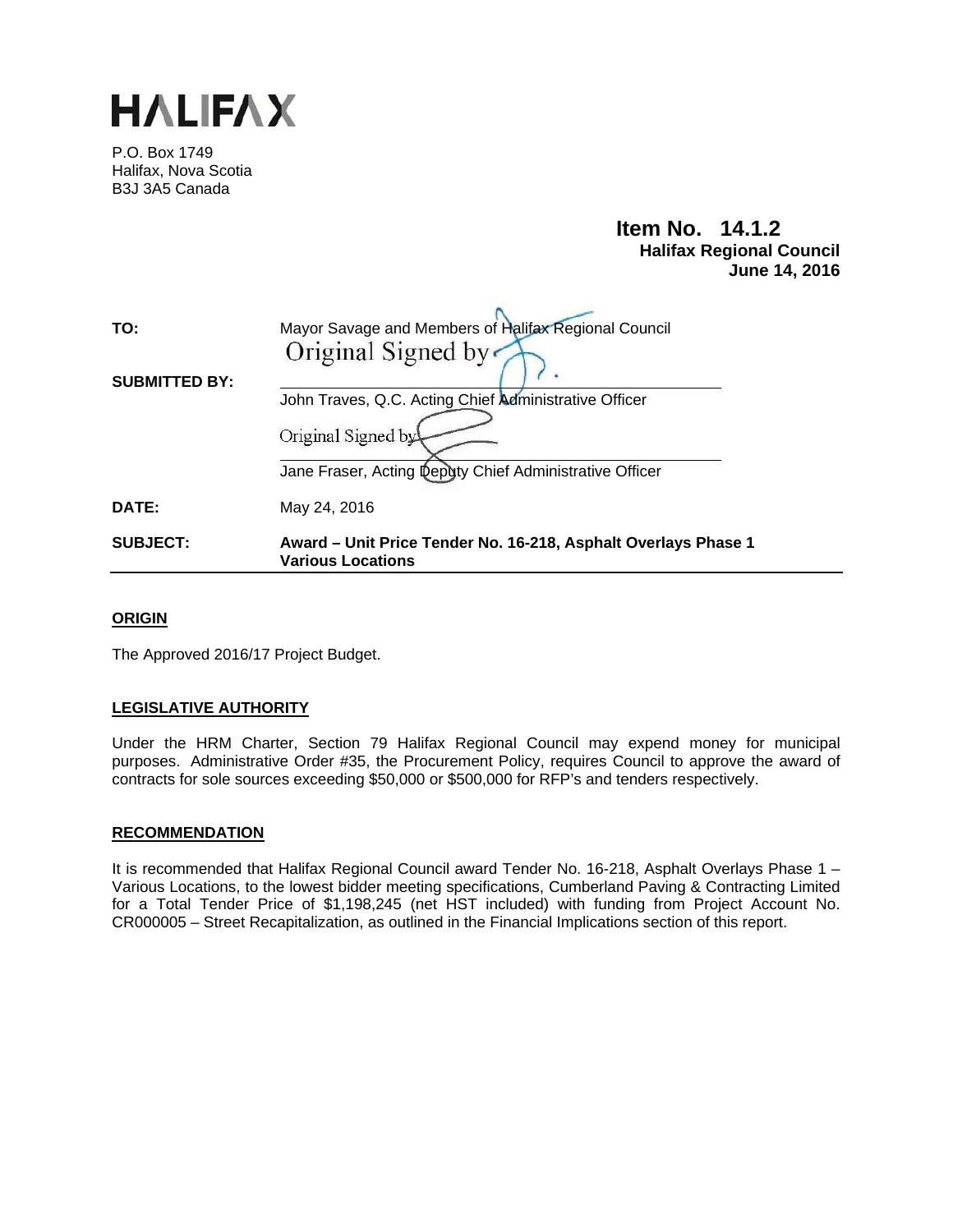## **BACKGROUND**

The Approved 2016/17 Project Budget includes funds for the Asphalt Overlay of Various Locations within the HRM.

### **DISCUSSION**

Tender # 16-218 was publicly advertised on the Province of Nova Scotia's Procurement website on April 29, 2016 and closed on May 19, 2016. Bids were received from the following companies:

| <b>Bid Price (net HST included)</b> |  |
|-------------------------------------|--|
| $$1,198,245$ *                      |  |
| \$1,216,804                         |  |
| \$1,438,284                         |  |
| \$1,585,403                         |  |
| \$1,830,386                         |  |
|                                     |  |

#### **\*recommended bidder**

The scope of work for this tender generally consists of the milling of existing asphalt, installation of new asphalt and associated reinstatement.

It is anticipated that work will commence within three weeks of the tender award and take 10 weeks to complete.

This is a **UNIT PRICE** contract and the cost will be dependent upon the actual quantities measured and approved by the HRM Project Manager.

There are no Local Improvement Charges associated with this work.

#### **FINANCIAL IMPLICATIONS**

Based on the lowest tendered price of \$1,148,998 plus net HST of \$49,247, for a net total of \$1,198,245, funding is available in the Approved 2016/17 Project Budget from Project Account No. CR000005 – Street Recapitalization. The budget availability has been confirmed by Finance.

| <b>Budget Summary:</b> | Project Account No. CR000005 – Street Recapitalization                        |                                             |  |
|------------------------|-------------------------------------------------------------------------------|---------------------------------------------|--|
|                        | <b>Cumulative Unspent Budget</b><br>Less: Tender No. 16-220<br><b>Balance</b> | \$22,452,605<br>\$1,198,245<br>\$21,254,360 |  |

\*The projects included in this tender were estimated in the Approved 2016/17 Project Budget at \$1,500,000.

The balance of funds will be used to implement the remaining 2016/17 Street Recapitalization projects approved by Council.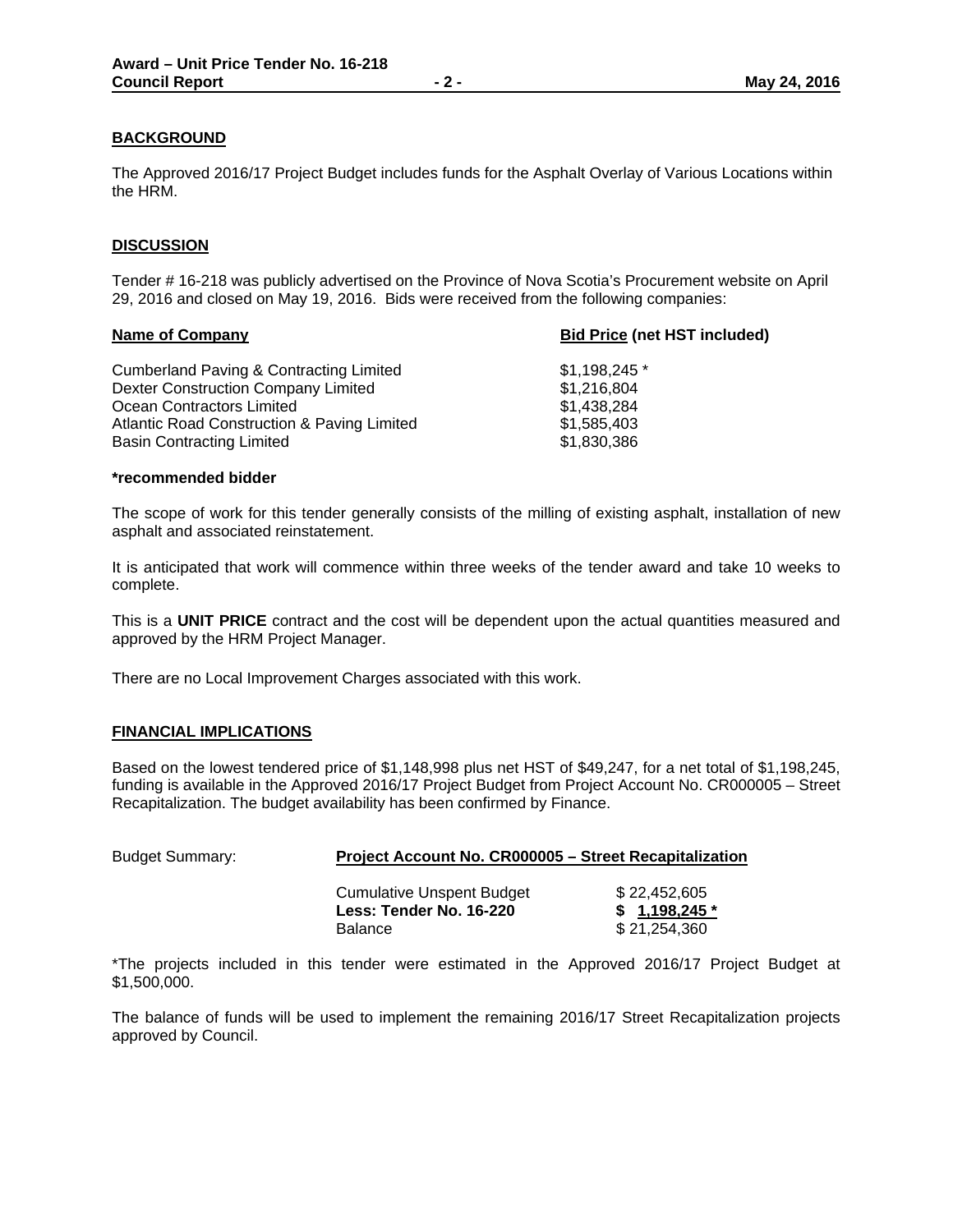#### **RISK CONSIDERATION**

There are no significant risks associated with the recommendation in this report. The risks considered rate low. To reach this conclusion, consideration was given to financial, legal and compliance, and service delivery risks.

#### **ENVIRONMENTAL IMPLICATIONS**

Implications not identified.

#### **ALTERNATIVES**

Council could choose not to approve the recommendations in this report, but this is not recommended by staff.

#### **ATTACHMENT**

A1 – Tender No. 16-218 – Street List

A copy of this report can be obtained online at http://www.halifax.ca/council/agendasc/cagenda.php then choose the appropriate meeting date, or by contacting the Office of the Municipal Clerk at 490-4210, or Fax 490-4208.

| Report Prepared by:        | Nicholas Hussy, E.I.T., Design Engineering Technologist, Design & Construction Services<br>at 490-6968 |
|----------------------------|--------------------------------------------------------------------------------------------------------|
| Report Approved by:        | Dave Hubley, P. Eng., Manager, Project Planning & Design at 490-4845                                   |
| <b>Procurement Review:</b> | Jane Pryor, Manager, Procurement, 902.490-4200                                                         |
| Report Approved by:        | Bruce Zvaniga, P.Eng., Director, Transportation & Public Works at 490-4855                             |

\_\_\_\_\_\_\_\_\_\_\_\_\_\_\_\_\_\_\_\_\_\_\_\_\_\_\_\_\_\_\_\_\_\_\_\_\_\_\_\_\_\_\_\_\_\_\_\_\_\_\_\_\_\_\_\_\_\_\_\_\_\_\_\_\_\_\_\_\_\_\_\_\_\_\_\_\_\_